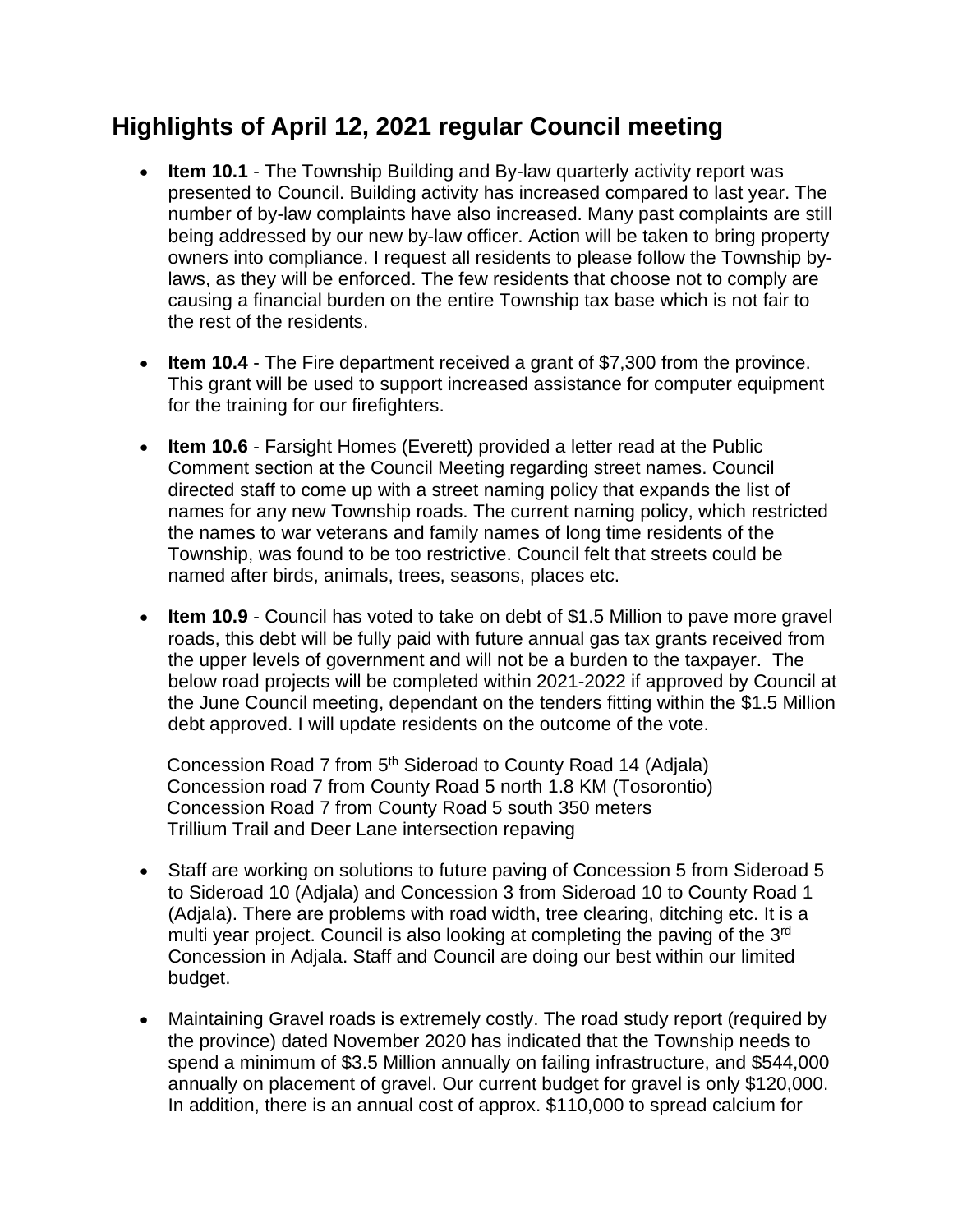dust control, purchasing a grader every 10 years at approx. \$500,000, staff time in grading gravel roads and then removing and disposing of the gravel that has gone into the ditches over time from the roads. Paving roads will save the Township these expenses. These savings can then be put towards maintaining the existing roads and paving more roads. Council has directed staff to work towards paving roads.

- **Item 10.10** Council approved replacement of Structure 64, one of the Township's old bridge/culverts for a total cost of \$489,947. Residents living in the area will be informed of the commencement of the work.
- **Item 10.11** Council voted against the use of funds for Structure 19 as this was voted down during the budget, this structure will be readdressed when grants become available as the cost is over a million.
- **Item 10.12** Council voted against use of additional gas tax of \$218,145.54 to fund minor rehabilitation to bridges and culverts. The use of this funding will be discussed during 2022 budget. Council already approved culvert and bridge work for this year.
- **Item 10.13** The motion for the financial plan was defeated, as that the plan included adding additional debt to the entire Township tax base over and above the existing debt that the water and wastewater users owe the Township. This debt would be paid by 2034. This additional debt would cause further financial strain on the Township. Tax dollars are to be used to pay to fix our failing bridges, culverts, roads and not subsidizing water and waster water rates that have not been raised since 2014. There were also concerns of the Township not receiving upfront payment from developers for Township debt used to build infrastructure they will be using.
- **Item 10.19**  Council approved the Township providing Civil Marriage ceremonies services. Once Staff have confirmation from the Registrar's Office, residents will be able to obtain civil marriage licenses at the Township office. Please look on the Township's website for further information on this moving forward.
- **Item 10.21** Large Accessory structures: There have been numerous complaints from residents with regards to the limited size of structures permitted in the Township. Council listened to the residents and amended the zoning bylaw to increase the size of the structures. These sizes do not affect agricultural structures.
- The new sizes for properties within the Oak Ridges Moraine will be as follows:

Property size less than  $0.25$  hectares = 55 sq meters/592 sq feet approx Property size 0.25 to 1 hectares  $= 75$  sq meters/807 sq feet approx Property size greater than 1 hectares  $= 140$  sq meters/1507 sq feet approx